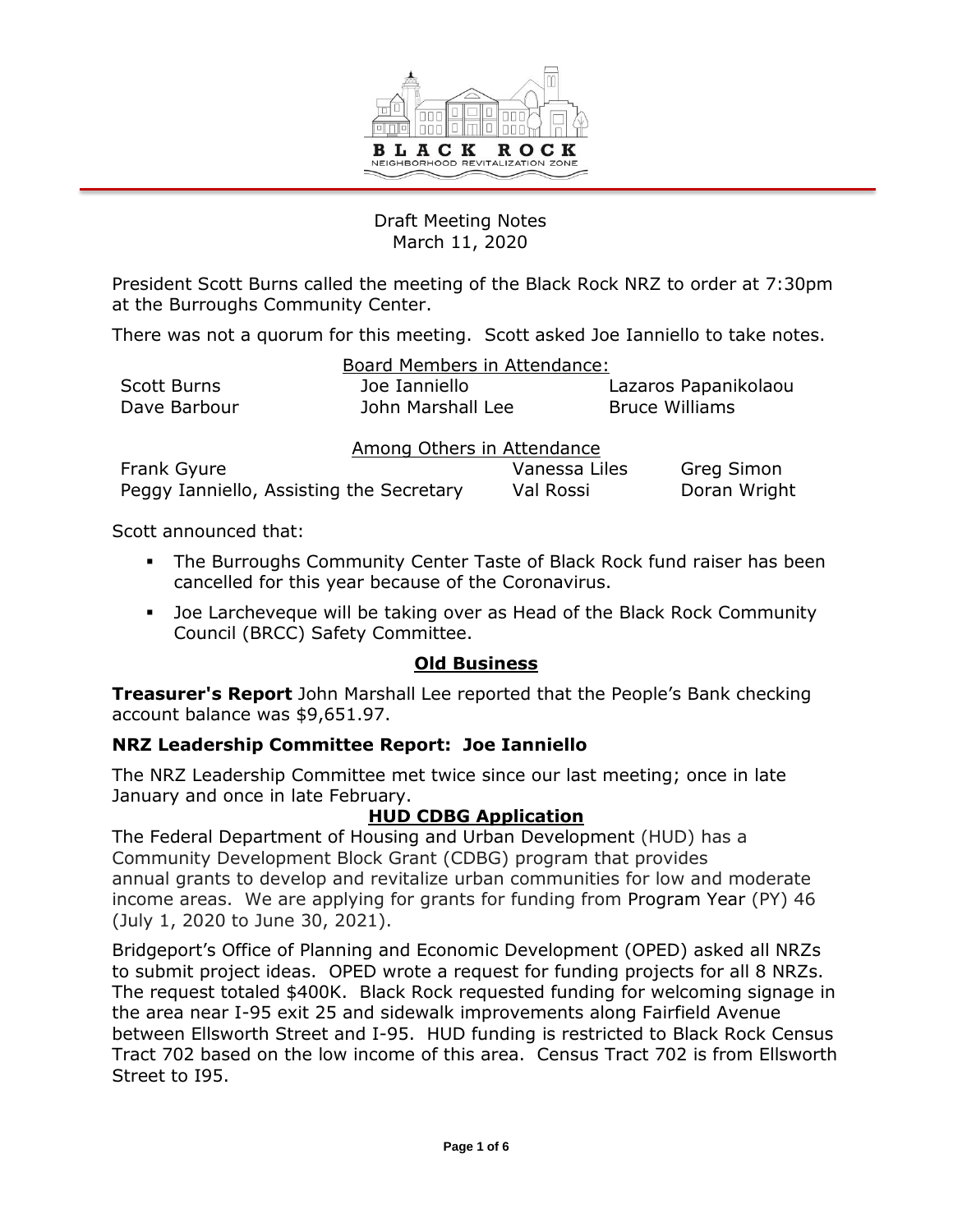There will be a meeting on Wednesday, March  $18<sup>th</sup>$  in the City Council Chambers at 6:00pm to justify the NRZ application. Angie asks that representatives from the NRZs attend the meeting to show support for the application.

# **NRZ Branding**

The NRZ Leadership Committee members feel that most people don't know what an NRZ is. The Committee is beginning an advertising campaign. The first thing being done is to develop a Logo for each NRZ. Frank Borres volunteered his organization to design the logos free of charge. He provided eight preliminary design examples of proposed logos at the February meeting.

The individual NRZ logos must tie all NRZs together as a group. To do this each NRZ logo will all have a common area with "NRZ" on them and then an area that uniquely identifies the particular NRZ and its icon.

For example, the Black Rock NRZ logo will consist of the letters NRZ, Black Rock, and a picture of the lighthouse. The West Side NRZ logo will consist of the letters NRZ, West Side, and the picture of the statue in the fountain at Park and Fairfield Avenues.

Two were selected as candidate designs. Frank is reworking the proposed logos in accordance with comments made at the meeting.

## **New Business**

## **Standing Committee Reports**

- Standing Committee 1 Business & Economic Development: No Report
- **Standing Committee 2 Education: No Report.**
- Standing Committee 3 Arts, Entertainment, & Culture: Bruce Williams stated that a movie production may be partially filmed in Bridgeport. The movie's heroine Ida Lewis was a lighthouse keeper in Newport, Rhode Island. This is similar to the saga of Kate Moore who was the legendary keeper of Bridgeport's Black Rock Lighthouse. Both Ida and Kate each saved the lives of over 20 sailors shipwrecked by storms.

Bruce Williams reported on the activities of the Black Rock Arts Guild (BRAG):

- $\triangleright$  Burroughs Community had a holiday show of paintings. The paintings are still hanging and can be viewed.
- $\triangleright$  A visual art and poetry exhibition by members of BRAG will be held from April 3<sup>rd</sup> through April 30<sup>th</sup> in the Fairfield University Book store in Fairfield Center. At the opening reception on April  $3<sup>rd</sup>$  at the Book Store, there will be an ekphrasis (a description of a visual work of art) where member poets will read their poems inspired by the art work being exhibited.
- $\triangleright$  There is a show currently being held at City Lights Gallery in downtown Bridgeport by photographer Barbara Loss. At the University of Bridgeport Gallery there is a show of photographic portraits of people in Bridgeport.
- $\triangleright$  BRAG member Rob Sauerhoff has his own website.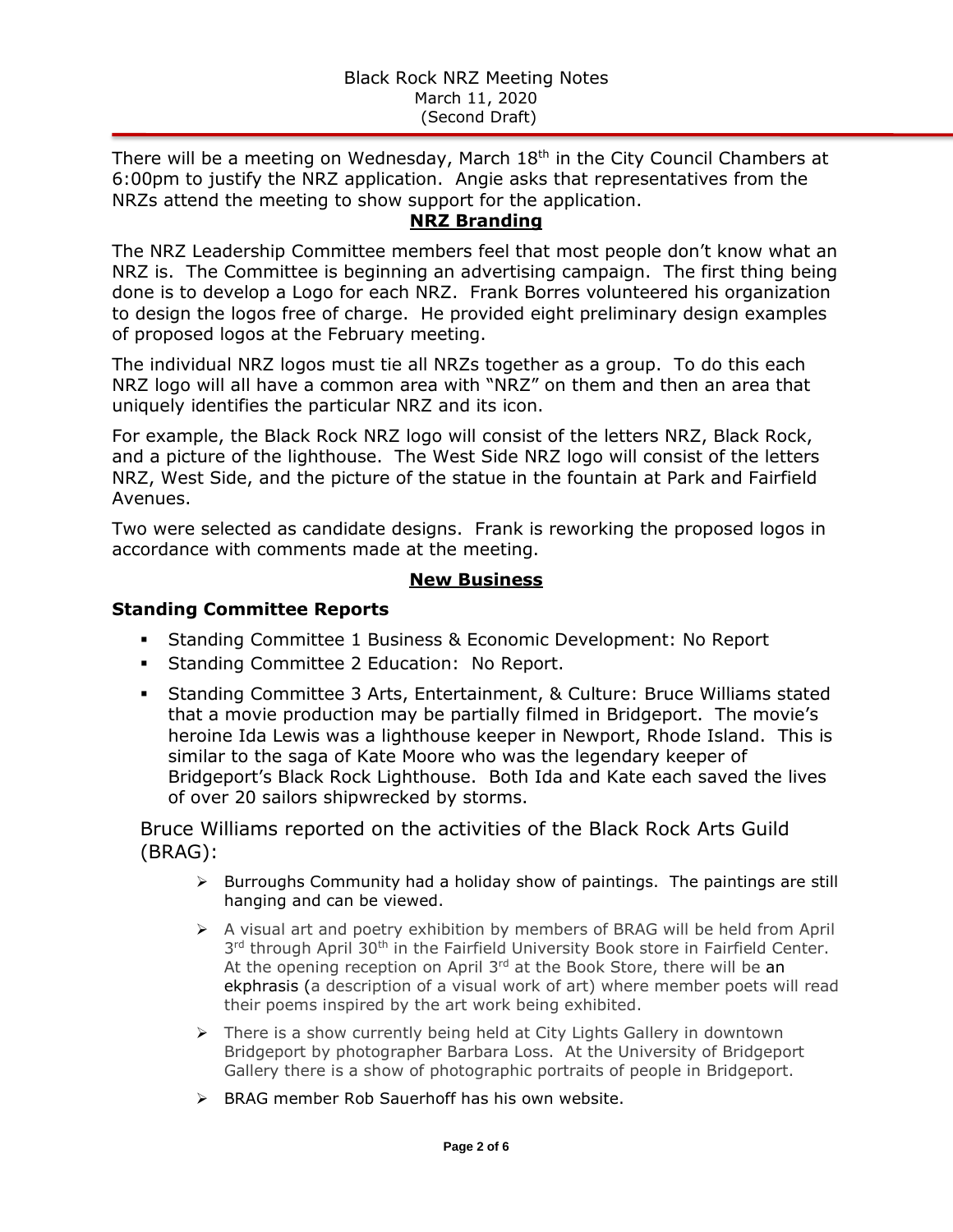Bruce also reported on activities at Captains Cove Seaport:

- Captains Cove purchased 18 "420" sailboats from Yale University.
	- $\triangleright$  The Amistad will visit Captains Cove in April and May for touring by the public on April 27<sup>th</sup> through May 1<sup>st</sup>; May 4<sup>th</sup> to May 8<sup>th</sup>; and May 18<sup>th</sup> to May 22<sup>nd</sup>.
	- $\triangleright$  On April 5<sup>th</sup> Captains Cove will host the "Magenta Open" sailing competition for High School females from Maine to Virginia.
	- Captains Cove has been chosen as 1 of 10 National Sailing Venues.
- Standing Committee 4 Zoning, Land Use, Development, & Historic Preservation: Dave Barbour reported the committee had meetings in various venues. They are brainstorming on how to get more people involved. Also see the report by Val Rossi below.
- Standing Committee 5 Outreach & Communications: No Report.
- Standing Committee 6 Quality of Life, Environmental, & Public Safety: No Report.

**Presentation: Main Street America:** Val Rossi made a presentation on business and economic development in the Village District.

Introduction

- Val stated we need someone to work with us on traffic and safety and have a traffic study done.
- We should look at case studies of other towns. Main streets across the nation are looking for new ways to re-invent themselves.
- For example, the top priority of Fairfield business owners is the revitalization of the Town of Fairfield:
	- $\triangleright$  More businesses
	- $\triangleright$  Better parking
	- $\triangleright$  Approximately 1,000 new apartments in Fairfield and adjacent Bridgeport locations in the area near the Fairfield Metro Train Station
- **Fairfield Avenue will be repaved in 2021.**
- **She sees new inventive businesses coming to Black Rock**
- **The community is excited about Black Rock**

Main Street America. Val discussed Main Street America a subsidiary of the National Trust for Historic Preservation.

Editor's note: The National Main Street Center leads a movement committed to strengthening communities through preservation-based economic development in older and historic downtowns and neighborhood commercial districts.

Main Street America has been helping to revitalize older and historic commercial districts for more than 35 years. Made up of small towns, mid-sized communities, and urban commercial districts, Main Street America represents the broad diversity that makes this country so unique.

Their very informative website is at: https://www.mainstreet.org/mainstreetamerica/themovement

Val stated that Main Street is all about redoing old buildings and that the public square is the heart of the community.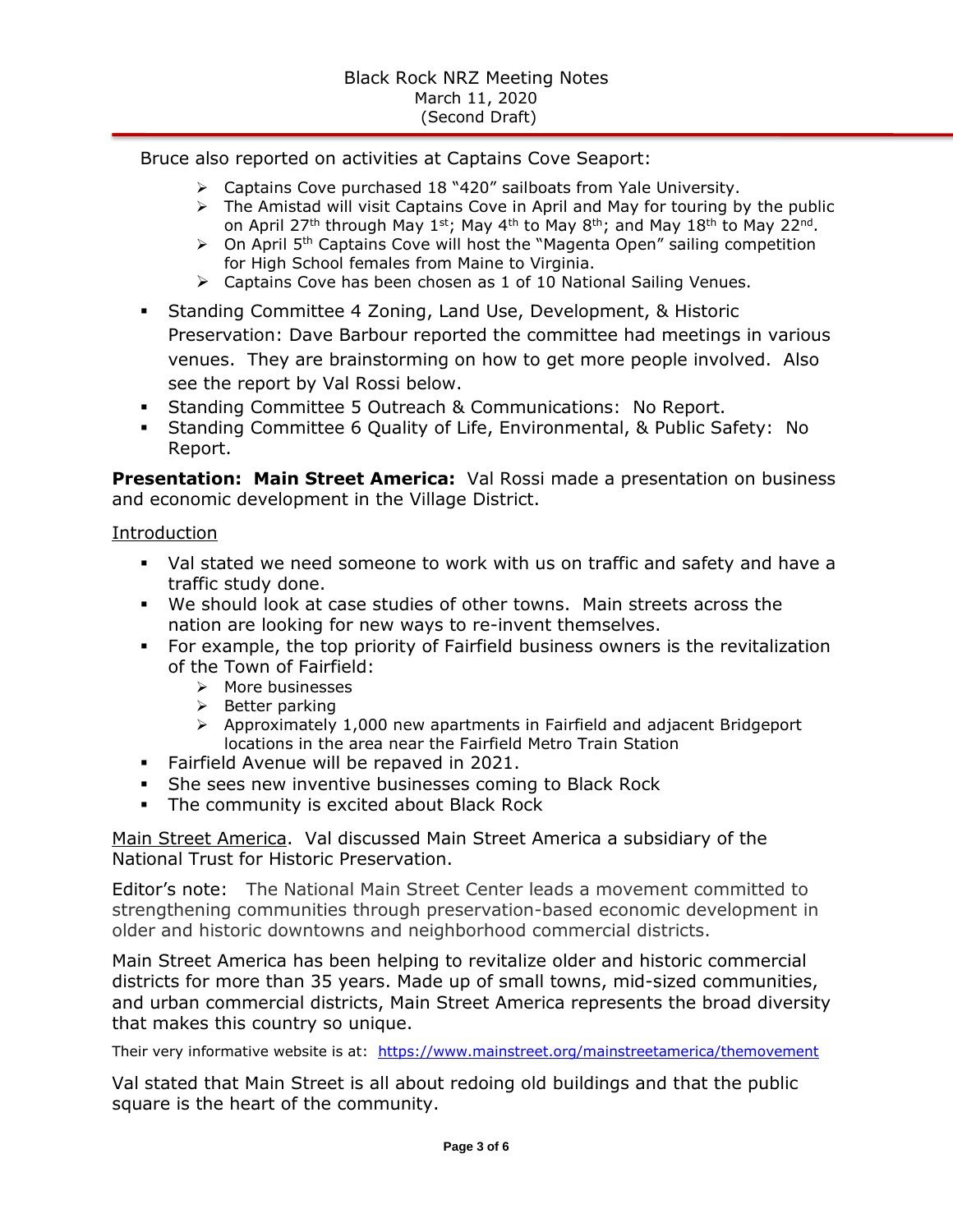## Black Rock NRZ Meeting Notes March 11, 2020 (Second Draft)

She then gave a PowerPoint presentation. This presentation was very well done, motivating, and with pictures of buildings in the Black Rock Village District. Below is a brief summary of some interesting items in the presentation.

### The Situation

- Main Streets are under economic pressure to "re-invent" themselves
- Long-term shift away from traditional bricks-and-mortar retail
- Main Streets need to find new ways to draw people to "downtown."
- Black Rock is no different from many other towns

## Our "Main Street" (Fairfield Avenue)

| Four-lane state highway                     | Road surface in poor condition |
|---------------------------------------------|--------------------------------|
| Used as an expressway during commuter hours | Poorly lit in sections         |
| Dangerous for pedestrians and bikers        | Broken sidewalks               |
| Parking that impinges on the thoroughfare   |                                |

#### What does our community think?

Black Rock residents and business owners' top priority is the revitalization of Fairfield Avenue. (Based on 2019 outreach by the Black Rock NRZ.)

### What can we build on? The Main Street America Organization

- Significant number of additional apartments being built between Fairfield Metro and Fairfield Avenue
- Fairfield Avenue is on CT DOT's schedule to be repaved in 2021
- **Low commercial rents**
- New and inventive businesses coming here
- Black Rockers are enthusiastic as evident in the 375<sup>th</sup> Black Rock Day, Porchfest and more

#### How do we get started? Is there a blueprint?

- A subsidiary of the National Trust for Historic Preservation
- For 40 years they have helped revitalize over 2000 older and historic commercial districts
- Committed to "place" and to building stronger communities
- Preservation-based economic development

#### What's to like about the Main Street Approach?

- **Time-tested framework** for community-driven, comprehensive revitalization.
- Incremental **small steps**
- Build on the **assets** of a neighborhood.
- It is a way to **harness the talents and interests** of a diverse group of people
- Main Street America supplies tremendous **resources** for support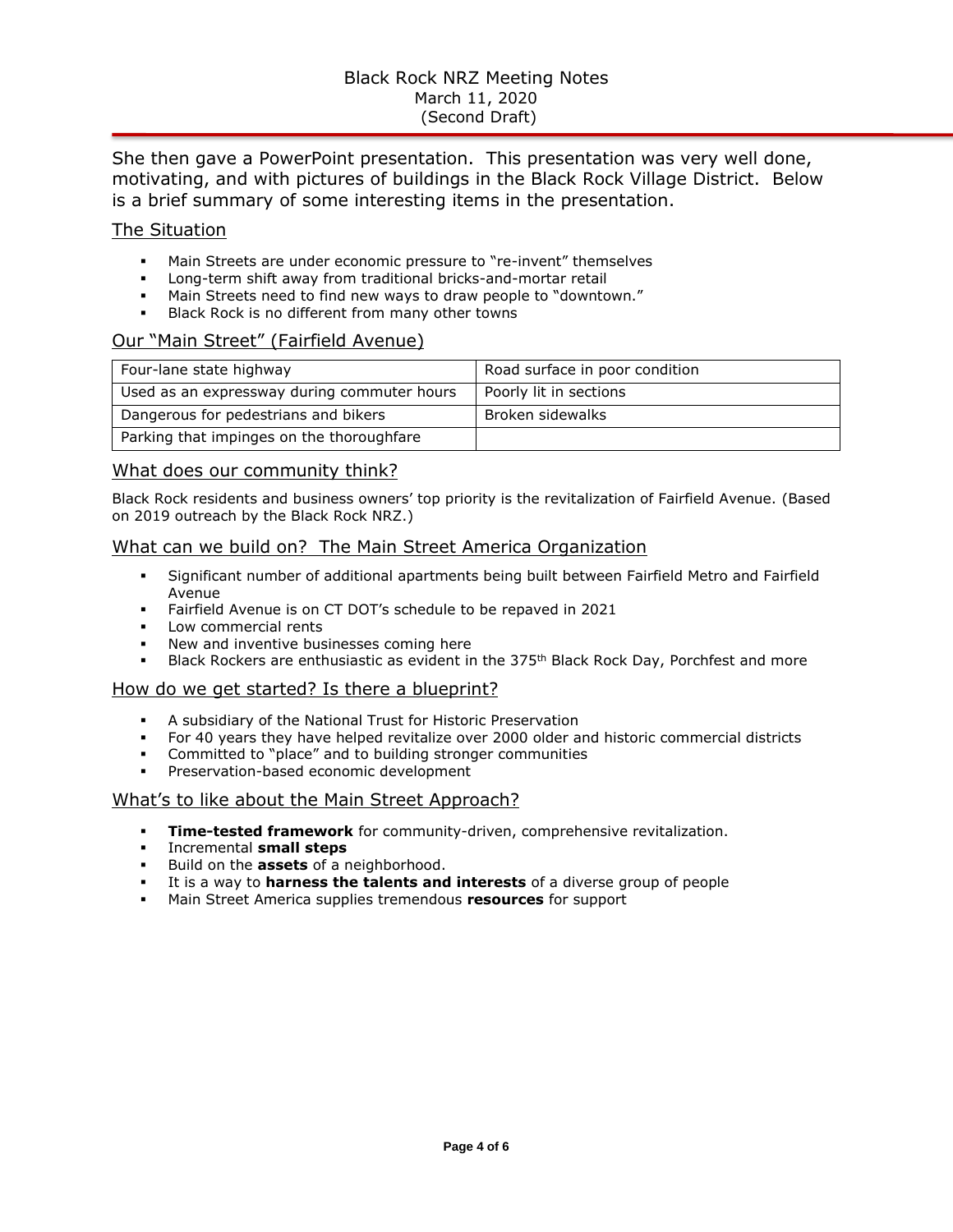## Black Rock NRZ Meeting Notes March 11, 2020 (Second Draft)

## What assets can we take advantage of now?

| New and Unique Restaurants           | (Low cost?) Commercial Vacancies                 |
|--------------------------------------|--------------------------------------------------|
| Proximity to two universities        | Density of residents within walking distance and |
|                                      | more on the way                                  |
| Access to Public Transportation      | Business Friendly (?)                            |
| Ethnic Specialty Foods & Restaurants | History                                          |
| Diverse population                   | Access to Seaport & Harbor                       |
| Other?                               |                                                  |

### How do we leverage those assets?

Choose a market position(s) that Fairfield Avenue can fulfill… build on an inherent strength or characteristic that can be nurtured and grown.

## The Main Street approach calls for a number of transformation strategies. Val highlighted the following:

| Workers and Residents       | Millennials, Hipsters and Young Adults |
|-----------------------------|----------------------------------------|
| Entertainment and Nightlife | <b>Ethnic Specialties</b>              |
| College Town (UB, HCC, SHU) |                                        |

### First Next Steps.

## Choose a transformation strategy(s) for Black Rock's Fairfield Avenue

- 1. Conduct Outreach
- 2. Initial Screening with NRZ leadership
- 3. Light Market Analysis –Business Inventory Assessment
- 4. Confirm Selected Strategies with Community

## Putting it together